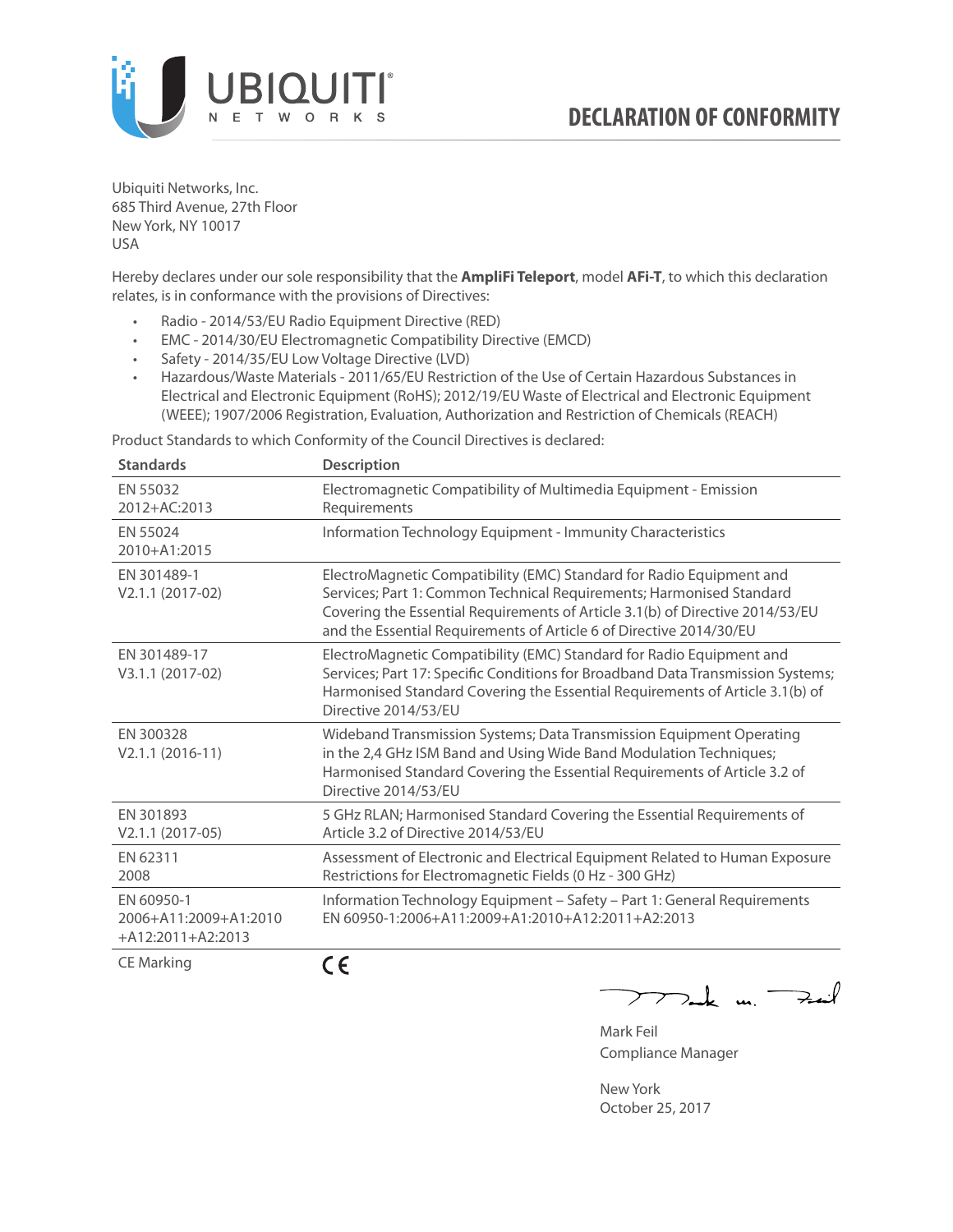

### **български** [Bulgarian]

С настоящото UBIQUITI NETWORKS декларира, че този тип радиосъоръжение AFi-T е в съответствие с Директива 2014/53/ЕС.

### **Hrvatski** [Croatian]

UBIQUITI NETWORKS ovime izjavljuje da je radijska oprema tipa AFi-T u skladu s Direktivom 2014/53/EU.

## **Čeština** [Czech]

Tímto UBIQUITI NETWORKS prohlašuje, že typ rádiového zařízení AFi-T je v souladu se směrnicí 2014/53/EU.

### **Dansk** [Danish]

Hermed erklærer UBIQUITI NETWORKS, at radioudstyrstypen AFi-T er i overensstemmelse med direktiv 2014/53/EU.

## **Nederlands** [Dutch]

Hierbij verklaar ik, UBIQUITI NETWORKS, dat het type radioapparatuur AFi-T conform is met Richtlijn 2014/53/EU.

## **English**

Hereby, UBIQUITI NETWORKS declares that the radio equipment type AFi-T is in compliance with Directive 2014/53/EU.

## **Eesti keel** [Estonian]

Käesolevaga deklareerib UBIQUITI NETWORKS, et käesolev raadioseadme tüüp AFi-T vastab direktiivi 2014/53/EL nõuetele.

### **Suomi** [Finnish]

UBIQUITI NETWORKS vakuuttaa, että radiolaitetyyppi AFi-T on direktiivin 2014/53/EU mukainen.

### **Français** [French]

Le soussigné, UBIQUITI NETWORKS, déclare que l'équipement radioélectrique du type AFi-T est conforme à la directive 2014/53/UE.

### **Deutsch** [German]

Hiermit erklärt UBIQUITI NETWORKS, dass der Funkanlagentyp AFi-T der Richtlinie 2014/53/EU entspricht.

### **Ελληνικά** [Greek]

Με την παρούσα ο/η UBIQUITI NETWORKS, δηλώνει ότι ο ραδιοεξοπλισμός AFi-T πληροί την οδηγία 2014/53/ΕΕ.

### **Magyar** [Hungarian]

UBIQUITI NETWORKS igazolja, hogy a AFi-T típusú rádióberendezés megfelel a 2014/53/EU irányelvnek.

# **Íslenska** [Icelandic]

Hér með lýsir UBIQUITI NETWORKS yfir því að AFi-T er í samræmi við tilskipun 2014/53/ESB.

### **Italiano** [Italian]

Il fabbricante, UBIQUITI NETWORKS, dichiara che il tipo di apparecchiatura radio AFi-T è conforme alla direttiva 2014/53/UE.